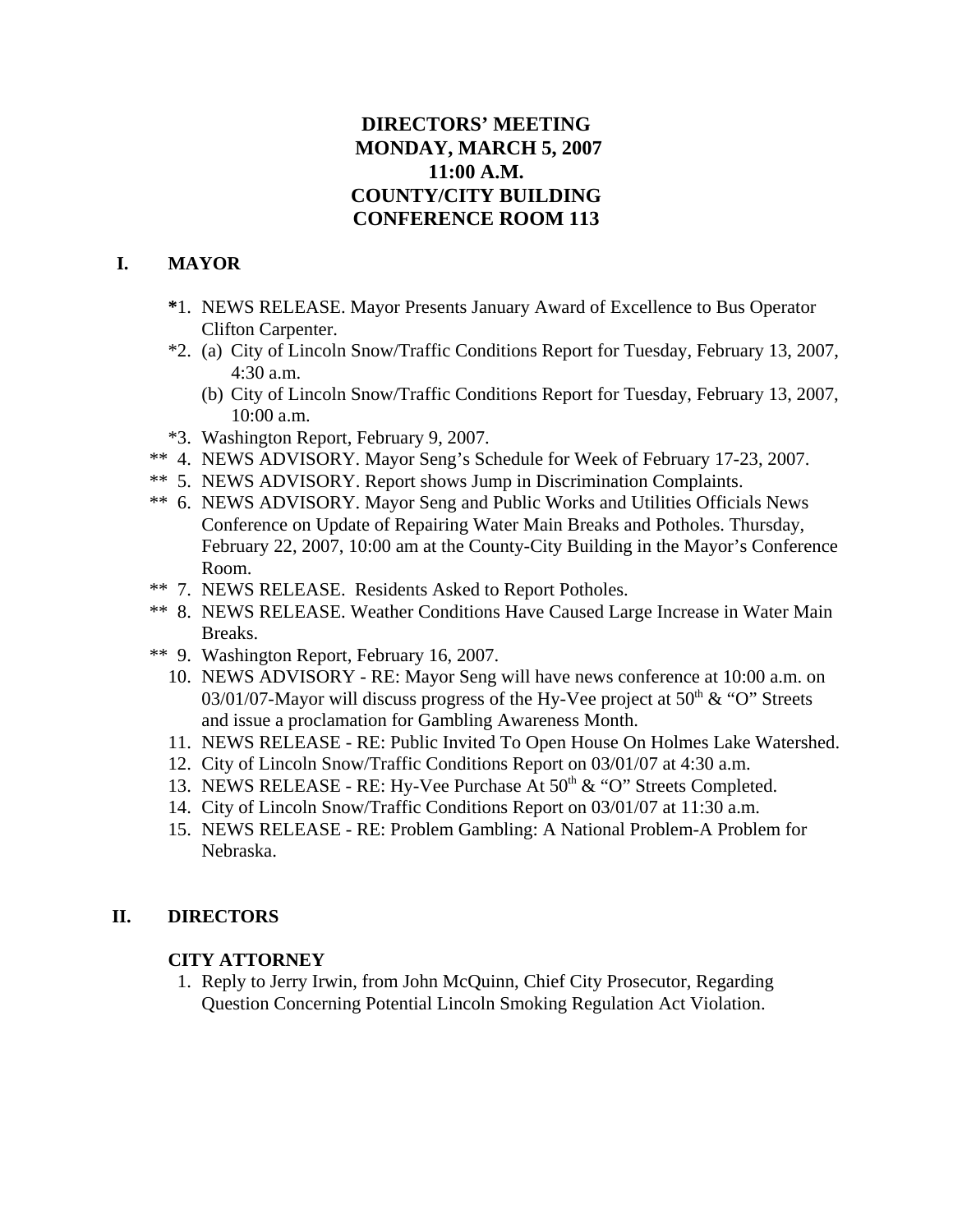# **FINANCE**

- \*\* 1. Monthly City Cash Report, January, 2007.
	- 2. February Sales Tax Reports:
		- (a) Actual Compared to Projected Sales Tax Collections;
		- (b) Gross Sales Tax Collections (With Refunds Added Back In) 2001-2002 Through 2006-2007;
		- (c) Sales Tax Refunds 2001-2002 Through 2006-2007; and
	- (d) Net Sales Tax Collections 2001-2002 Through 2006-2007.
	- 3. Investment Report for the Quarter Ending November 30, 2006.
	- 4. Memo from Don Herz RE: Response to Jon Camp's questions-Agenda Item #27 (07-25), Lease-Purchase of Street Lighting.

# **PARKS & RECREATION**

1. Response Letter from Lynn Johnson to Robert Miles - RE: The twin Oak Lakes.

# **PLANNING**

- \*1. Annexation by Ordinance. Number 18860, Effective January 2, 2007, 6.97 Acres.
- \*2. Residential Land Inventory and Single Family Lots As of January 1, 2007 from Marvin Krout, Planning Director.
- \*\* 3. Report on Selected Recent Projects and Plans for North Lincoln, with Map.
- \*\* 4. Report on Selected Recent Projects and Plans for South Lincoln, with Map.

# **PLANNING COMMISSION FINAL ACTION**

- \*\* 1. Special Permit No. 07002. (Rock Crusher-Recycling Plant: 3rd and Q Streets) Resolution No. PC-01037.
- \*\* 2. Special Permit No. 07001, Waterford Estates Community Unit Plan, and Preliminary Plat No. 07001, Waterford Estates  $1<sup>st</sup>$  Addition (98<sup>th</sup> & O Streets) Resolution No. PC-01038 and PC-01039.

# **PUBLIC WORKS & UTILITIES**

- \*1. Memo from Steve Masters regarding Discharge of Sump Pump/Foundation Drains.
- \*2. Memo from David Cary, Transportation Planner regarding 14<sup>th</sup> Street Bike Lane.
- \*\*3. Thanks and Appreciation Memo from Karl Fredrickson, Public Works/Utilities Director, to Margaret Blatchford, Law Department, for Dedication, Time, and Expertise on City Projects.
- \*\*4. ADVISORY. 11<sup>th</sup> and "O" Pedestrian Signal Modifications.
- \*\*5. ADVISORY. Special Public Meeting of the Railroad Transportation Safety District on Tuesday, February 20, 2007.
- \*\*6. Memo from Steven Masters to Patte Newman Regarding Water District on North 63rd Street.
	- 7. Reply to Jonathan Cook on the Status of the SW Sewer Treatment Plant Study.
	- 8. ADVISORY RE: The City of Lincoln is Hosting A Public Meeting For The Holmes Lake Watershed -Project #702250.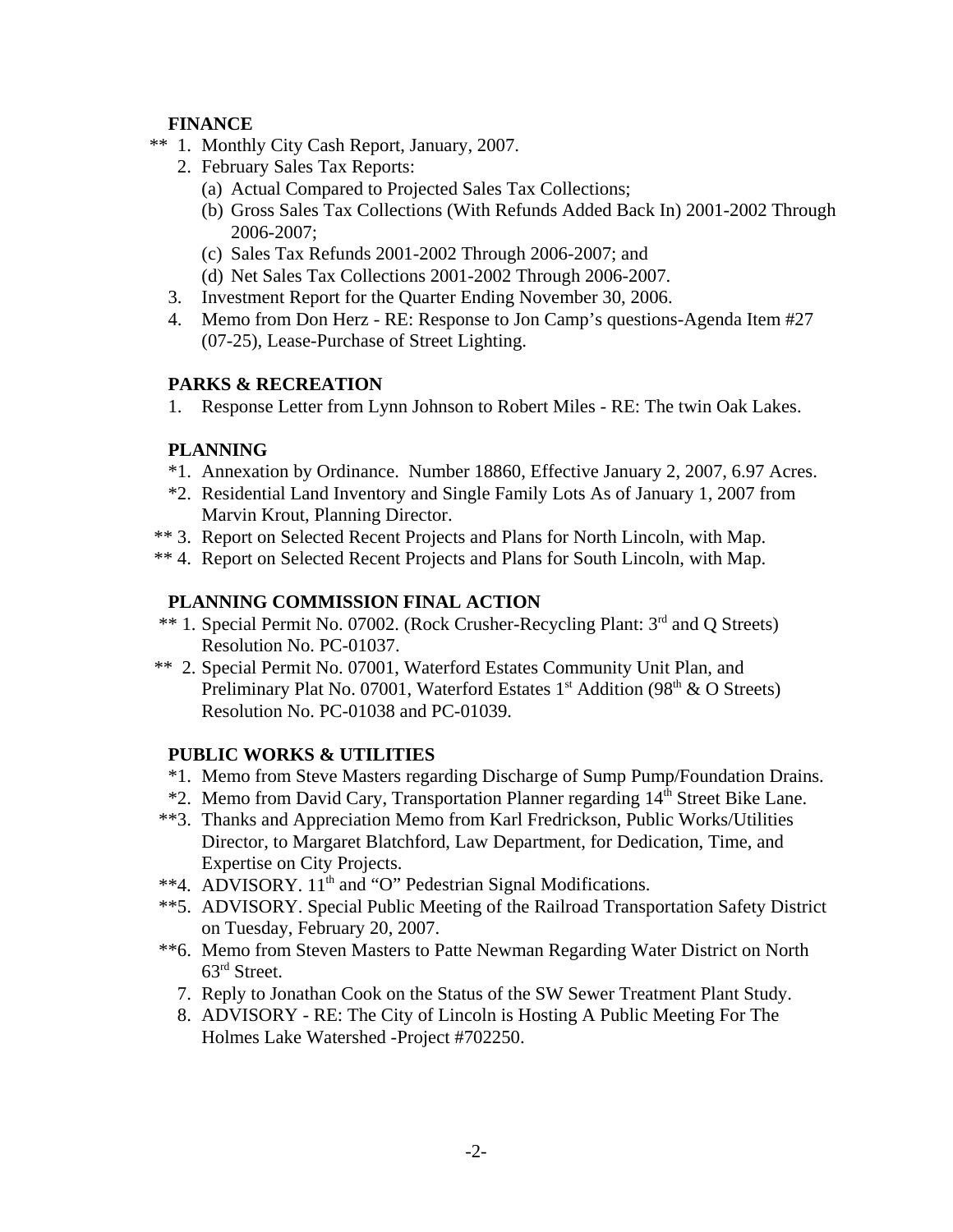# **III. CITY CLERK**

#### **IV. COUNCIL REQUESTS/CORRESPONDENCE**

#### **JONATHAN COOK**

#### **Time Warner Complaints**

- 1. Email from Ryan T. Holt Listing Problems with the Navigator System.
- 2. Letter from Dave Zeplin Listing Problems with Product and Customer Service.
- 3. Email from Kay Wondering About an Investigation on Price Increase Every Six Months.
- 4. Email from John C. May. Feel Like a Test Bed for Time Warner's Design Flaws.

#### **PATTE NEWMAN**

 \*\*1. Copy of Letter to Gary Hendrix from Street Maintenance Operations Regarding Concerns on Sidewalks, Driveways, Curb, and Gutter Street Repairs.

# **V. MISCELLANEOUS**

- \*1. Email from Shannon McGovern giving Web Address of IHRA Motorsports.
- \*2. Email from Shannon McGovern giving the Official Website of the National Muscle Car Association.
- \*3. Email from Randy Haas giving Support for Amendment to West "O" Redevelopment Plan.
- \*4. Email from Joel Ludwig listing questions and comments for the City Council, County Board, and Lincoln Chamber of Commerce.
- \*5. Letter from Darrell K. Stock, Snyder & Stock, regarding 727 Partners and 725/727 "O" Street/Harris Overpass Project.
- \*6. Letter from Robert A. Miles with suggestions for projects within Lincoln.
- \*7. Letter from H. Eugene Cook re: Problem with having cancelled checks returned when payments made to Lincoln Electric System and the Lincoln Water and Wastewater System. (Distributed to Council Members on 02/14/07)
- \*8. Email from Joyce Fisher questioning the Aquila seven dollar surcharge, possibly not legal and unethical.
- \*9. Letter to Police Chief Casady from The New Americans Task Force on work done by liaison with new Americans. (Delivered to Council Members on February 15, 2007)

### **MISCELLANEOUS RECEIVED WEEK OF 02/19/07**

- \*\*1. Email to Nancy Hicks, Lincoln Journal-Star from Fred marks with Opinions on Drinking by Representatives.
- \*\*2. Email from Jodi Johnson stating Aquila Rate Increase Ridiculous and Unrealistic.
- \*\*3. Email from Joel Ludwig, Current Responsible Service versus Political Ambition of County Commissioners.
- \*\*4. Email from Shannon McGovern Regarding the Journal Star on Drag Racing Track.
- \*\*5. Email from Shannon McGovern Regarding Motorsports Demand.
- \*\*6. Letter and Copy of Violation Ticket Regarding Amount of Parking Fine.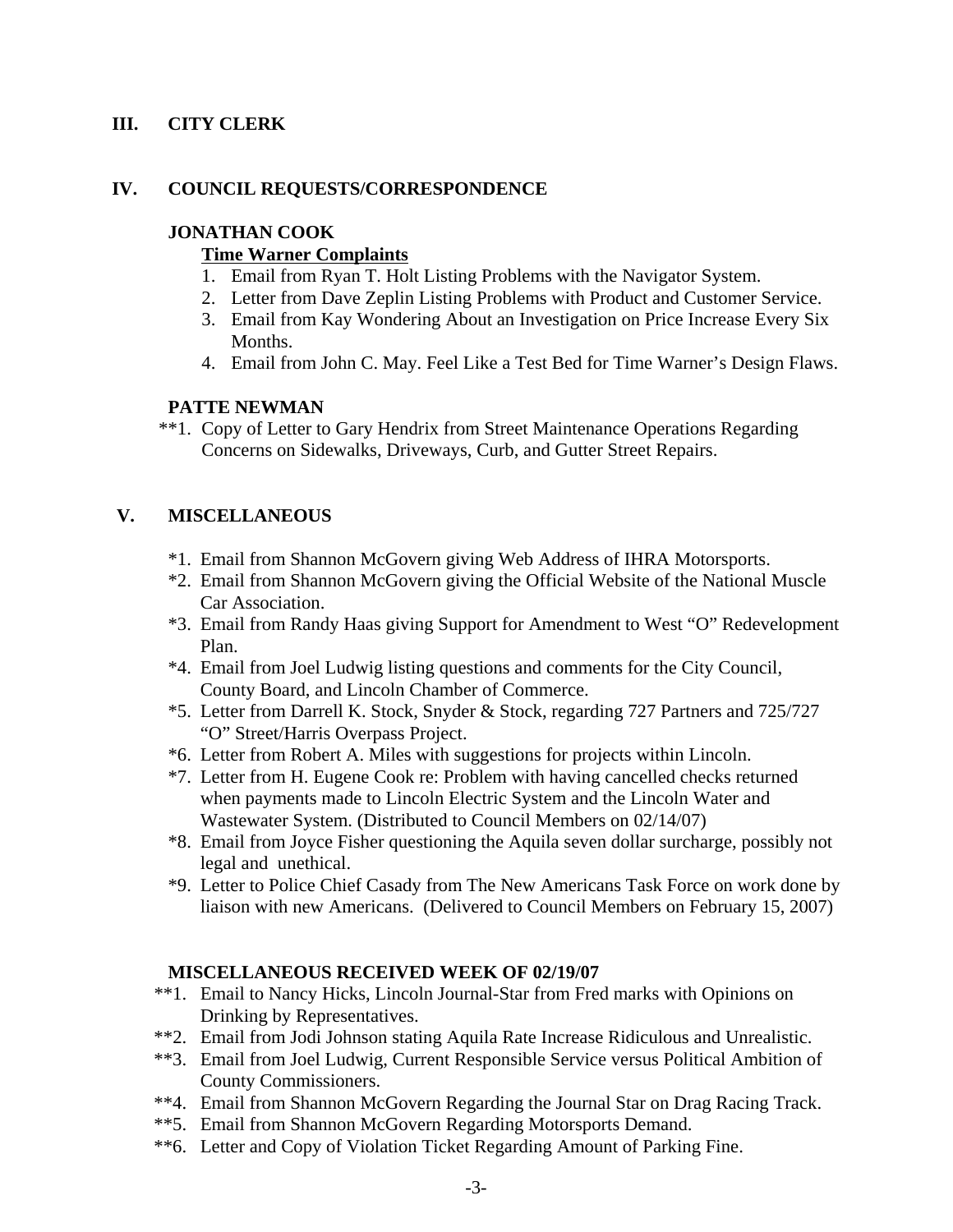- \*\*7. Letter from the Lower Platte South Natural Resources District : Maps and Amendment to City Zoning Ordinance Regarding Salt Creek Flood Storage Areas. (Distributed to Council Members on 07/21/07)
- \*\*8. Email from Velana Tegley. Thanks for Looking into Time Warner Cable, Trying to Make them Responsible.
- \*\*9. Email from Mary Kenny. Time Warner Navigator Trouble.
- \*\*10. Email from Kent Plummer. Strong Support for Proposed Evaluation of Time Warner Cable's Software and Digital Video Recorder. Very Dissatisfied.
- \*\*11. Email from Cortney Neemann. Almost to point of canceling service with Time Warner.
- \*\*12. Email from Joyce and Eldon Jameson. Keep Looking into the Service of Time Warner.
- \*\*13. Email from Gerald and Peggy Gulland. Overall Performance of Time Warner Navigator Poor, Inferior to the Old System.
- \*\*14. Letter from Jerry R. Irwin to John McQuinn, City Prosecutor, Requesting Verification of Lincoln Smoking Regulation Act Provision of which His Business is in Violation. (Delivered to Council Members on 02/22/07)
- \*\*15. Email from Carrie Petr. Thank You for Investigating Problems with Time Warner Cable's Service Changes.
- \*\*16. Email from Ryan Kearney. New Program Problems Time Warner Implemented Not Acceptable.
- \*\*17. Email from Matt Turman. Time Warner Acted in Their Own Best Interest With Upgrade at Expense of Customers.
- \*\*18. Email from Shawn Salrin. Unacceptable for Time Warner to have a Monopoly on Cable Television Service for Lincoln.
- \*\*19. Email from Ryon Adams. Appreciate Jonathan Cook Standing up and Questioning Time Warner for Service and the Monopoly in Lincoln.
- \*\*20. Email from Danny McEntarffer. Regarding Time Warner Tired of Paying for Service that Many Times Does Not Work.
- \*\*21. Email from Travis Reinsch. Time Warner Service Has Been Horrendous Since Upgrade.
- \*\*22. Email from Dan Showalter Listing Problems Associated with Time Warner DVR.
- \*\*23. Email from David Patrick. Bring in Competition for Time Warner.
- \*\*24. Email from James Piippo. Since Introduction of Time Warner Navigator Nothing But Trouble.
- \*\*25. Email from Greg Gifford. Hold Time Warner Cable Accountable.
- \*\*26. Email from Linda Stoehr. Thank you Councilman Cook. Will Time Warner Discuss Any Form of Compensation?
- \*\*27. Email from Michael Sawyer. Happy to See Council Looking into Time Warner and Navigator Situation. List of Issues with Time Warner.
- \*\*28. Email from Bruce Focken. So Upset with Time Warner's New System and Feel Like a Experimental Ginny Pig, Paying \$1800 a Year.
- \*\*29. Email from Jim Metschke. Nine Issues Listed on Time Warner Cable, Should have Additional Cable Service Operation Other Than This Monopoly. Thank You for Looking Into These Issues.
- \*\*30. Email from Kevin Carter. Complaint Against Time Warner.
- \*\*31. Email from Jason Agee. Time Warner Cable's Unsatisfactory Service.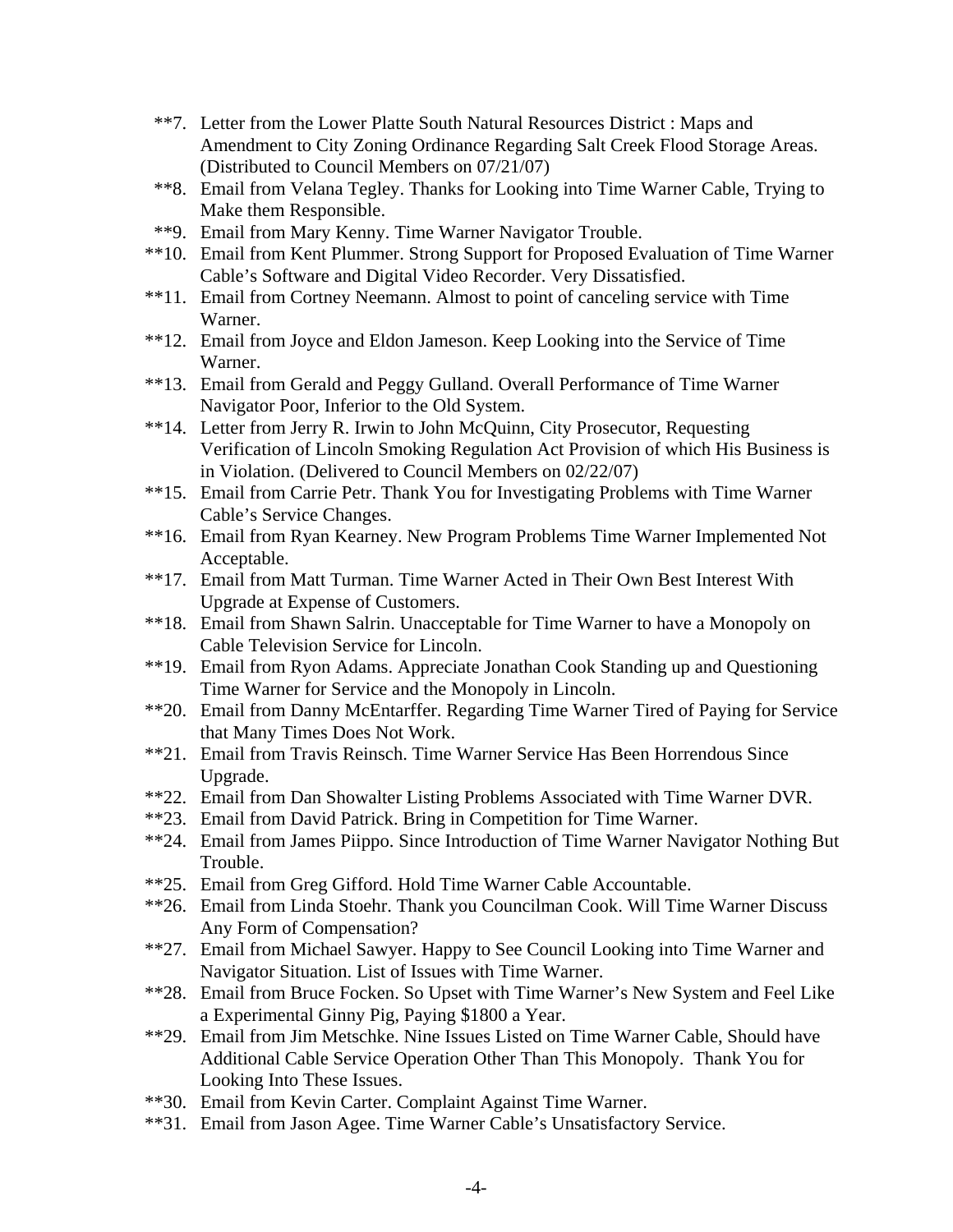# **MISCELLANEOUS RECEIVED FOR THE WEEK OF 03/05/07 REGARDING TIME WARNER CABLE**

- 1. Email from Mary Heinselman Complaints of Time Warner, Time to Have a Choice of Cable TV Companies.
- 2. Email from Jim Lytton Time Warner Using Us as Guinea Pigs. Bring in Competition.
- 3. Email from Steven R. Sorensen Hold Time Warner Accountable or Give Us a Choice.
- 4. Email from Dan Matousek Add to List of Complaints About Time Warner's DVR Navigator Service.
- 5. Email from Dianne Campbell Paying Too Much for Service Received, Problems with Navigator.
- 6. Email from Rudy Anderson Thanks to Jonathan Cook for Addressing the Time Warner Cable Issues.

6b. Letter from Rudy Anderson to Time Warner Cable Nebraska.

- 7. Email from Harley Horton Web Site to Look at Regarding Time Warner Cable.
- 8. Email from Dave Copper Navigator is a Joke, Should Have Louder Voice in Programming and Services if Time Warner Only Viable Option.
- 9. Email from William Glover Same Problems Outlined in Lincoln Journal Star Article on Time Warner.
- 10. Email from Mike Carpenter Pleased that Time Warner's Service is Being Proactively Investigated.
- 11. Email from Alvin Harding, Jr. Outlining Troubles with Time Warner Service and Displeasure with Navigator.
- 12. Email from Mike Worster Time Warner Needs their Service Reviewed.
- 13. Email from Chris Adams Very Frustrated with Navigator and Service Promises.
- 14. Email from Liz Beynon Very Dissatisfied with new Navigator Guide.
- 15. Email from Darrin Meyer Frustrated with Behavior of Time Warner with Customers and Continual Rates Increases.
- 16. Email from Matt Coatney Outline of Problems Consistently Encountered with Time Warner and Other Observations.
- 17. Email from Larry Dahl Would Not Put Up with Time Warner if There Was Another Company to Utilize.
- 18. Email from Charles and Celine Calcaterra Let Lincoln Electric Be in the Cable Business or Another Cable Company in Lincoln.
- 19. Letter from Jeff S. Arnold, Fremont, NE Repeated Problems with Navigator and Customer Service.
- 20. Email from Kelli Woods List of Time Warner Concerns.
- 21. Email from Kale Vontz Time Warner Services are Too Expensive.
- 22. Email from Aftan Hoffschneider Appreciate the Opportunity to be Heard Regarding Disappointments with Time Warner.
- 23. Letter from Charles and Celine Calcaterra The last Time Warner Update on Navigator Produced Blank Screen on Digital HD Television.
- 24. Email fro Brenda Friedman Ingraham Subscriber of All Three Major Services and Appalled at Level their Service has Fallen.
- 25. E-Mail Action for City Council from a Very Disappointed Time Warner Customer RE: Time Warner Services.
- 26. E-Mail from Les & Jan Lindblad RE: Time Warner.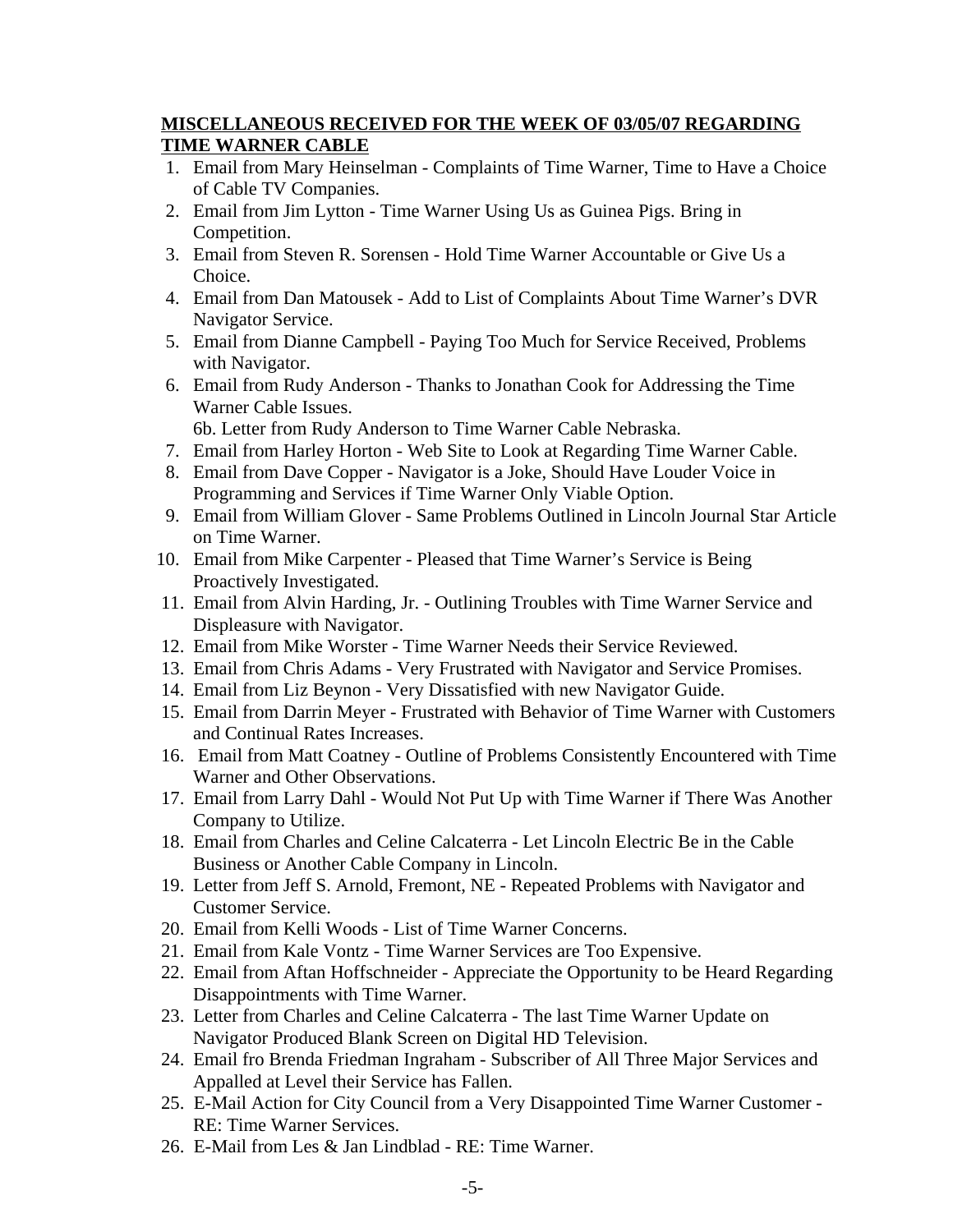### **OTHER MISCELLANEOUS RECEIVED FOR THE WEEK OF 03/05/07**

- 1. Email from Kennard Pischel Two Complaints on Constant Ongoing Increase In Property Taxes.
- 2. Email from Vicki Fasnacht Do Not Allow Alcohol In City Parks.
- 3. Email from Shannon McGovern Comments on Motorsports Task Force Minutes of February 21, 2007.
- 4. Email from Michael Kovar Urging Council Members to Denounce Jon Camp's Proposal for a City Manager System.
- 5. Email from tw62T Remember When LES Rate Hikes End.
- 6. Email from Community Health Endowment of Lincoln (CHE) Sponsoring the 2007 Annual Health Challenge.
- 7. E-Mail from Wilbur Dasenbrock RE: City Manager Proposal.
- 8. E-Mail from Joel Ludwig RE: Motorsports Task Force-Review of Minutes: Missing information?
- 9. E-Mail RE: Motorsports Task Force- map?

### **VI. ADJOURNMENT**

# **\* Held Over from February 19, 2007. \*\* Held Over from February 26, 2007.**

**da030507/mmm/tjg F:\FILES\CITYCOUN\WP\DA030507.wpd**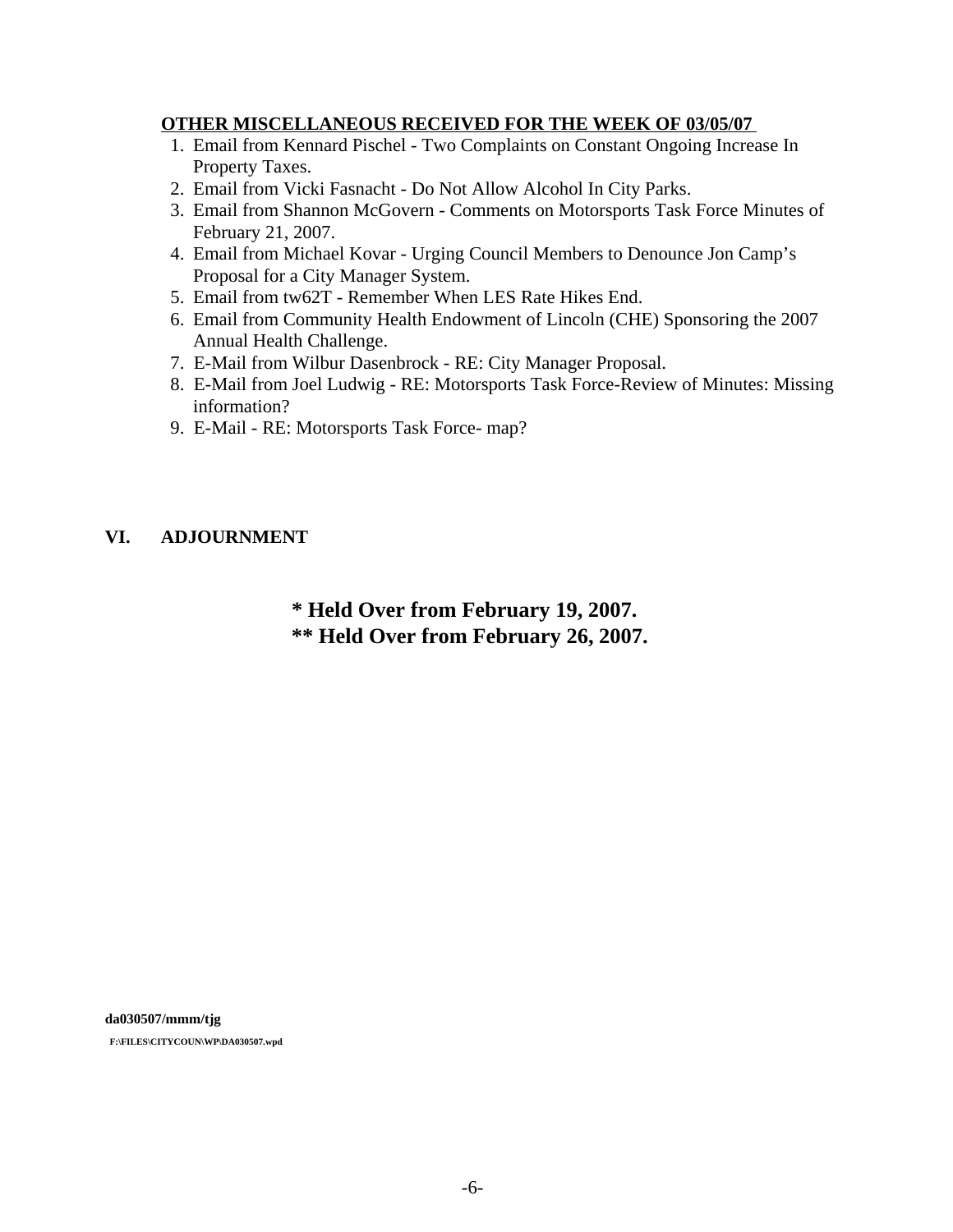# **DIRECTORS' MEETING MINUTES MONDAY, MARCH 5, 2007 11:00 A.M. COUNTY/CITY BUILDING CONFERENCE ROOM 113**

**Council Members Present:** Patte Newman, Chair**;** Dan Marvin, Vice-Chair; Ken Svoboda, Jon Camp

**Council Members Absent:** Annette McRoy, Jonathan Cook, Robin Eschliman

**Others Present:** Mayor Coleen Seng, Mark Bowen, Ann Harrell, Darl Naumann, Lin Quenzer, Mayor's Office; City Clerk Joan Ross; Dana Roper, City Attorney; Directors and Department Heads; Tammy Grammer, City Council Staff; Deena Winter, Lincoln Journal Star Representative; Coby Mach, LIBA, and Trish Owen, Lincoln Chamber of Commerce.

Meeting convened at 11:35 a.m.

Location Announcement of the Nebraska Open Meetings Act: A Copy of the Nebraska Open Meetings Act is Located on the Wall at the Rear of this Room.

### **I. MAYOR -**

Mayor Coleen Seng stated we have some people that have been taking part in some really good things. Diane Gonzolas (Citizen Information Center Director) wrote a play and it was on Saturday night at Stories of Home Auction held at North Star High School.

Mayor Seng stated Bonnie Coffey (Women's Commission Director) is going to be on a panel discussion at the United Nations 51<sup>st</sup> Session on the Commission on the Status of Women in New York and she will be serving on that later this week. She is the President of the National Association of Commissions for Women, so this is kind of a very special thing and she is paying her own way.

Mayor Seng noted Karl (Fredrickson) has an award. Karl Fredrickson (Public Works & Utilities Director) stated we received an award from the Nebraska Concrete Pavement Association for high quality concrete pavement construction on South  $84<sup>th</sup>$ Street from Kathy Lane to Cheney Ridge Road. Council congratulated him.

**\***1. NEWS RELEASE - RE: Mayor Presents January Award of Excellence to Bus Operator Clifton Carpenter. — NO COMMENTS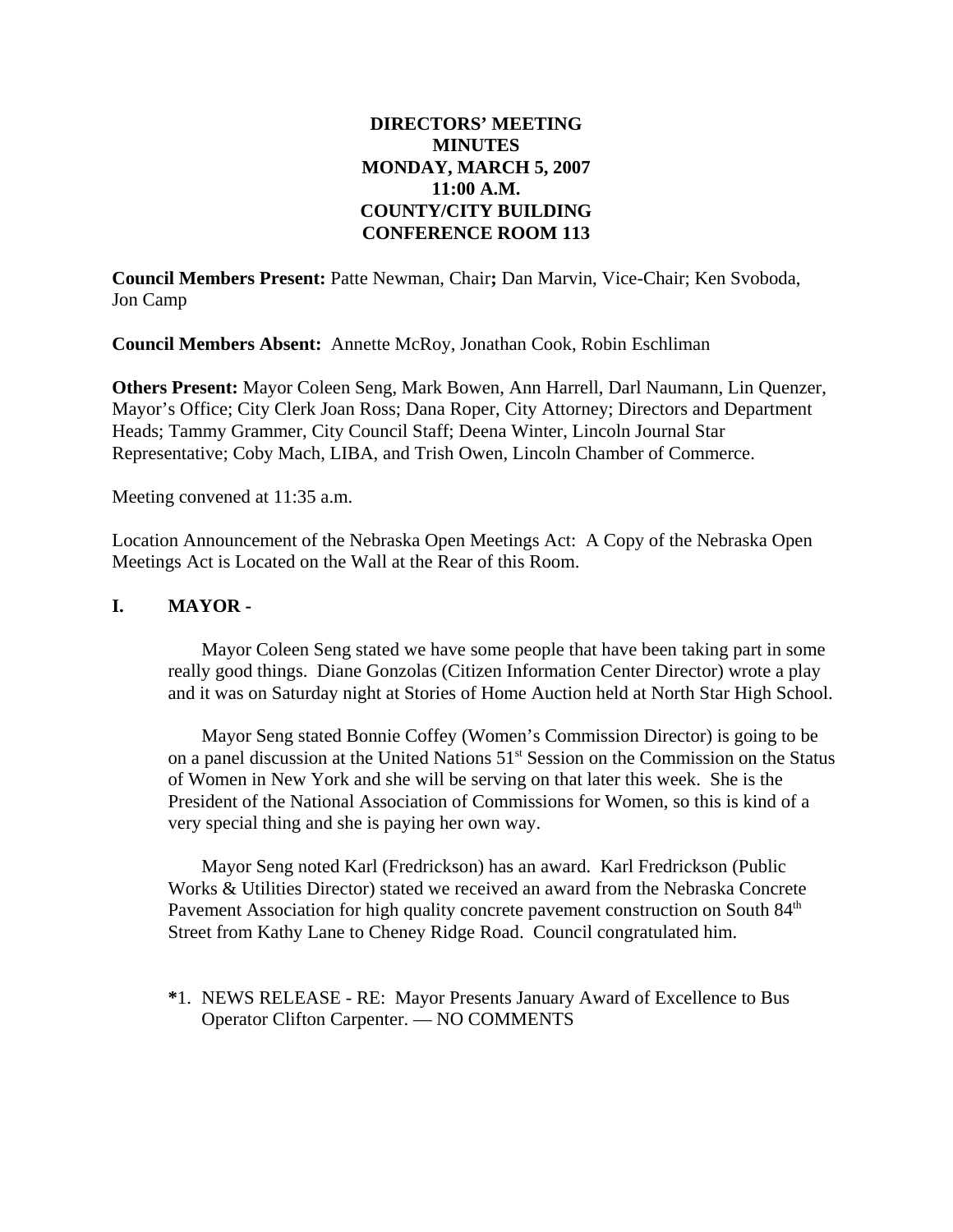- \*2. (a) City of Lincoln Snow/Traffic Conditions Report for Tuesday, February 13, 2007, 4:30 a.m. — NO COMMENTS
	- (b) City of Lincoln Snow/Traffic Conditions Report for Tuesday, February 13, 2007, 10:00 a.m. — NO COMMENTS
- \*3. Washington Report, February 9, 2007. NO COMMENTS
- \*\* 4. NEWS ADVISORY RE: Mayor Seng's Schedule for Week of February 17-23, 2007. — NO COMMENTS
- \*\* 5. NEWS ADVISORY RE: Report shows Jump in Discrimination Complaints. NO COMMENTS
- \*\* 6. NEWS ADVISORY RE: Mayor Seng and Public Works & Utilities Officials News Conference on Update of Repairing Water Main Breaks and Potholes, 02/22/07 at 10:00 am at the County-City Building in the Mayor's Conference Room. — NO COMMENTS
- \*\* 7. NEWS RELEASE RE: Residents Asked to Report Potholes. NO COMMENTS
- \*\* 8. NEWS RELEASE RE: Weather Conditions Have Caused Large Increase in Water Main Breaks. — NO COMMENTS
- \*\* 9. Washington Report, February 16, 2007. NO COMMENTS
	- 10. NEWS ADVISORY RE: Mayor Seng will have news conference at 10:00 a.m. on 03/01/07-Mayor will discuss progress of the Hy-Vee project at  $50<sup>th</sup> \& ^{\circ}$ °O'' Streets and issue a proclamation for Gambling Awareness Month. — NO COMMENTS
	- 11. NEWS RELEASE RE: Public Invited To Open House On Holmes Lake Watershed. — NO COMMENTS
	- 12. City of Lincoln Snow/Traffic Conditions Report on 03/01/07 at 4:30 a.m. NO **COMMENTS**
	- 13. NEWS RELEASE RE: Hy-Vee Purchase At  $50<sup>th</sup>$  & "O" Streets Completed. NO **COMMENTS**
	- 14. City of Lincoln Snow/Traffic Conditions Report on 03/01/07 at 11:30 a.m. NO **COMMENTS**
	- 15. NEWS RELEASE RE: Problem Gambling: A National Problem-A Problem for Nebraska. — NO COMMENTS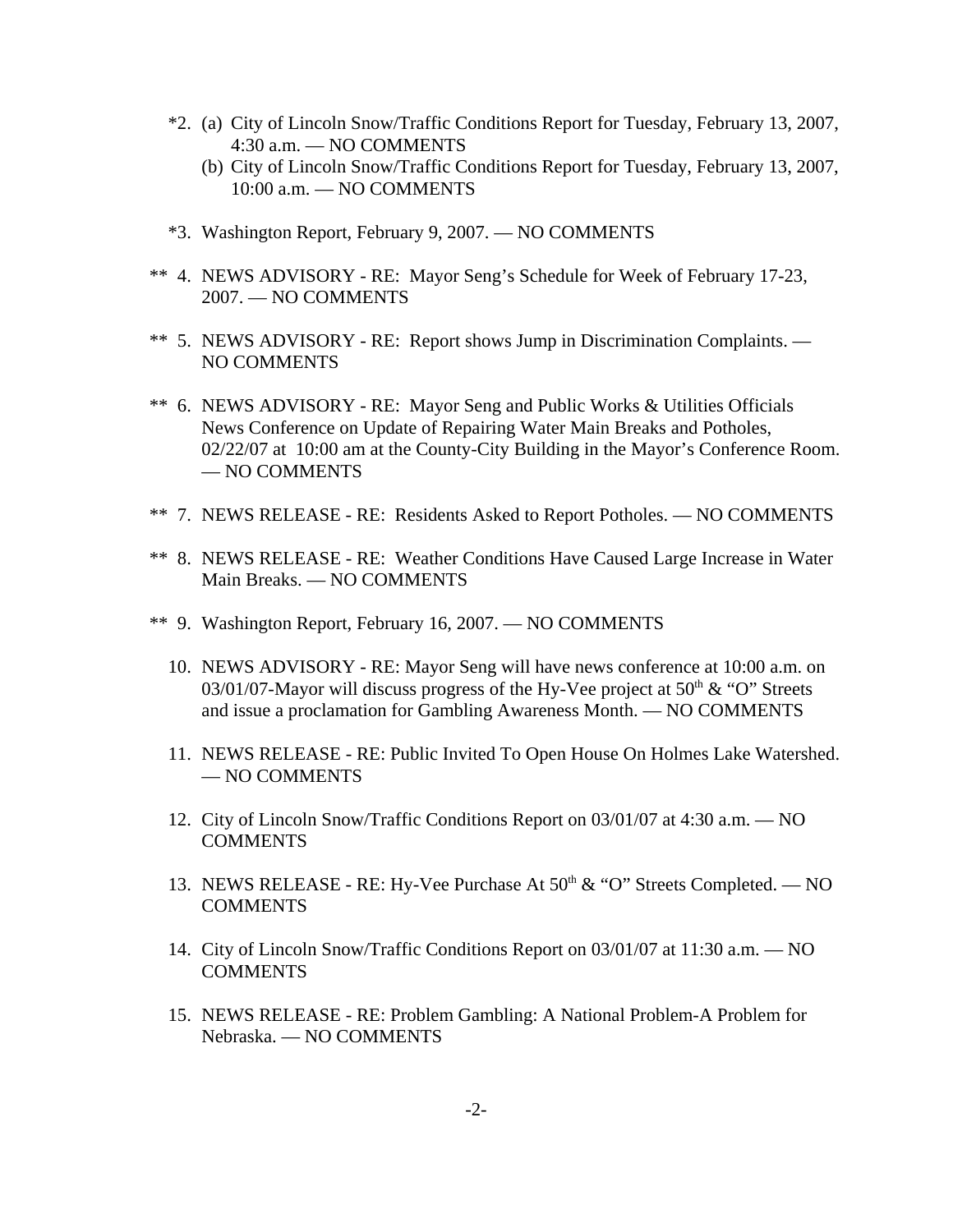# **II. DIRECTORS**

# **CITY ATTORNEY** -

 1. Reply to Jerry Irwin, from John McQuinn, Chief City Prosecutor, Regarding Question Concerning Potential Lincoln Smoking Regulation Act Violation. — NO **COMMENTS** 

## **FINANCE** -

- \*\* 1. Monthly City Cash Report, January, 2007. NO COMMENTS
	- 2. February Sales Tax Reports: NO COMMENTS
		- (a) Actual Compared to Projected Sales Tax Collections;
		- (b) Gross Sales Tax Collections (With Refunds Added Back In) 2001-2002 Through 2006-2007;
		- (c) Sales Tax Refunds 2001-2002 Through 2006-2007; and
		- (d) Net Sales Tax Collections 2001-2002 Through 2006-2007.
	- 3. Investment Report for the Quarter Ending November 30, 2006. NO COMMENTS
	- 4. Memo from Don Herz RE: Response to Jon Camp's questions-Agenda Item #27 (07-25), Lease-Purchase of Street Lighting. — NO COMMENTS

# **PARKS & RECREATION -**

1. Response Letter from Lynn Johnson to Robert Miles - RE: The twin Oak Lakes. — NO COMMENTS

# **PLANNING** -

- \*1. Annexation by Ordinance #18860, Effective January 2, 2007, 6.97 Acres. NO **COMMENTS**
- \*2. Residential Land Inventory and Single Family Lots As of January 1, 2007 from Marvin Krout, Planning Director. — NO COMMENTS
- \*\* 3. Report on Selected Recent Projects and Plans for North Lincoln, with Map. NO COMMENTS
- \*\* 4. Report on Selected Recent Projects and Plans for South Lincoln, with Map. NO **COMMENTS**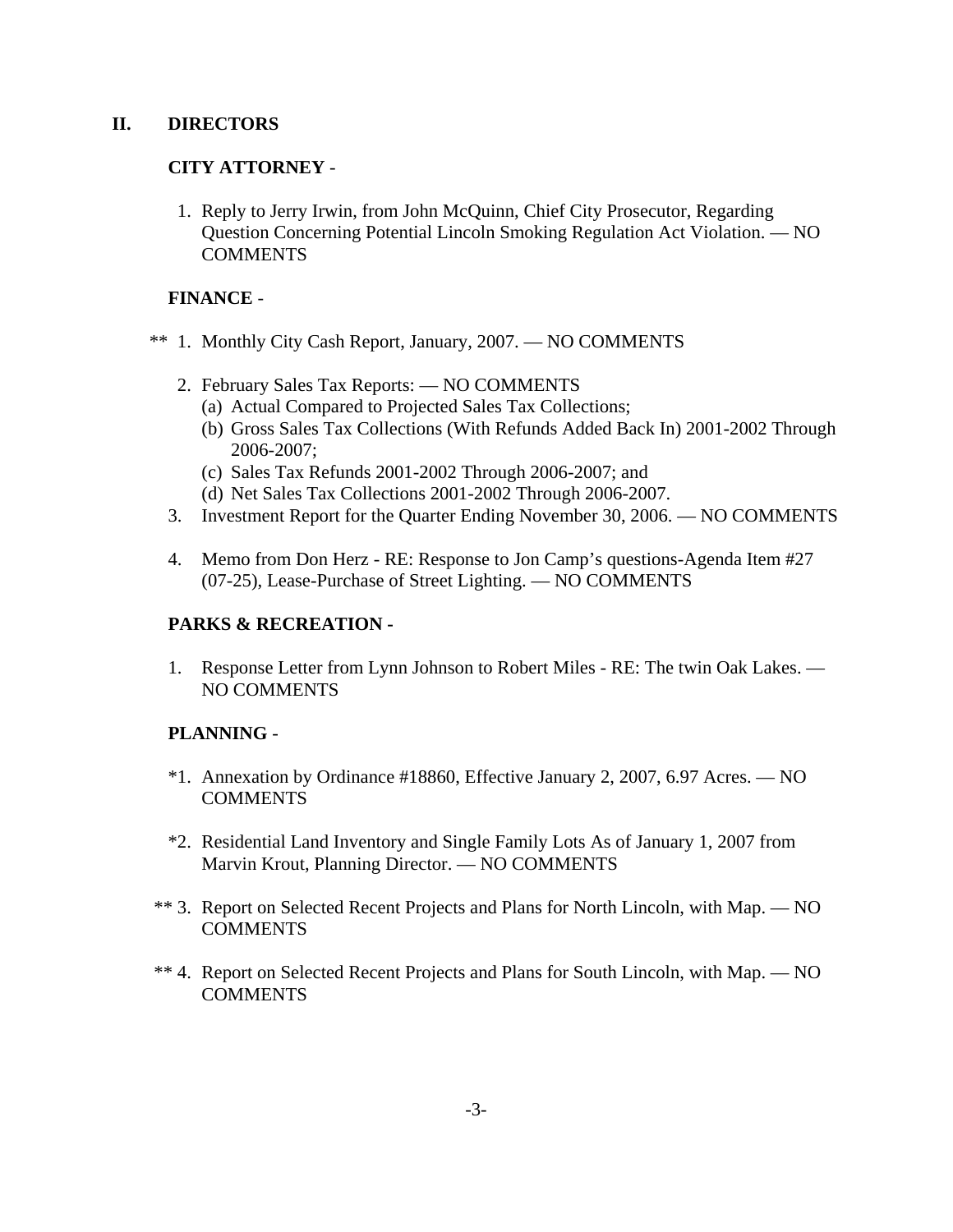#### **PLANNING COMMISSION FINAL ACTION** .....

- \*\* 1. Special Permit #07002 (Rock Crusher-Recycling Plant: 3rd and Q Streets) Resolution No. PC-01037. — NO COMMENTS
- \*\* 2. Special Permit #07001, Waterford Estates Community Unit Plan, and Preliminary Plat #07001, Waterford Estates  $1<sup>st</sup>$  Addition (98<sup>th</sup> & O Streets) Resolution No. PC-01038 and PC-01039. — NO COMMENTS

#### **PUBLIC WORKS & UTILITIES -**

- \*1. Memo from Steve Masters RE: Discharge of Sump Pump/Foundation Drains. NO COMMENTS
- $*2$ . Memo from David Cary, Transportation Planner RE:  $14<sup>th</sup>$  Street Bike Lane. NO COMMENTS
- \*\*3. Thanks and Appreciation Memo from Karl Fredrickson, Public Works/Utilities Director, to Margaret Blatchford, Law Department, for Dedication, Time, and Expertise on City Projects. — NO COMMENTS
- \*\*4. ADVISORY RE:  $11<sup>th</sup>$  & "O" Pedestrian Signal Modifications. NO COMMENTS
- \*\*5. ADVISORY RE: Special Public Meeting of the Railroad Transportation Safety District on 02/20/07. — NO COMMENTS
- \*\*6. Memo from Steven Masters to Patte Newman RE: Water District on North 63rd Street. — NO COMMENTS
	- 7. Reply to Jonathan Cook on the Status of the SW Sewer Treatment Plant Study. NO COMMENTS
	- 8. ADVISORY RE: The City of Lincoln is Hosting A Public Meeting For The Holmes Lake Watershed -Project #702250. — NO COMMENTS

## **III. CITY CLERK -**

City Clerk Joan Ross stated on their Agenda today, Items  $1 \& 2$  will be called together. *[#1, Application of Fu Shun, Inc. dba Imperial Palace for a Class I liquor license at 701 N. 27<sup>th</sup> Street.; and #2, Manager application of Xiang Guan for Fu Shun, Inc. dba Imperial Palace at 701 N. 27<sup>th</sup> Street.]*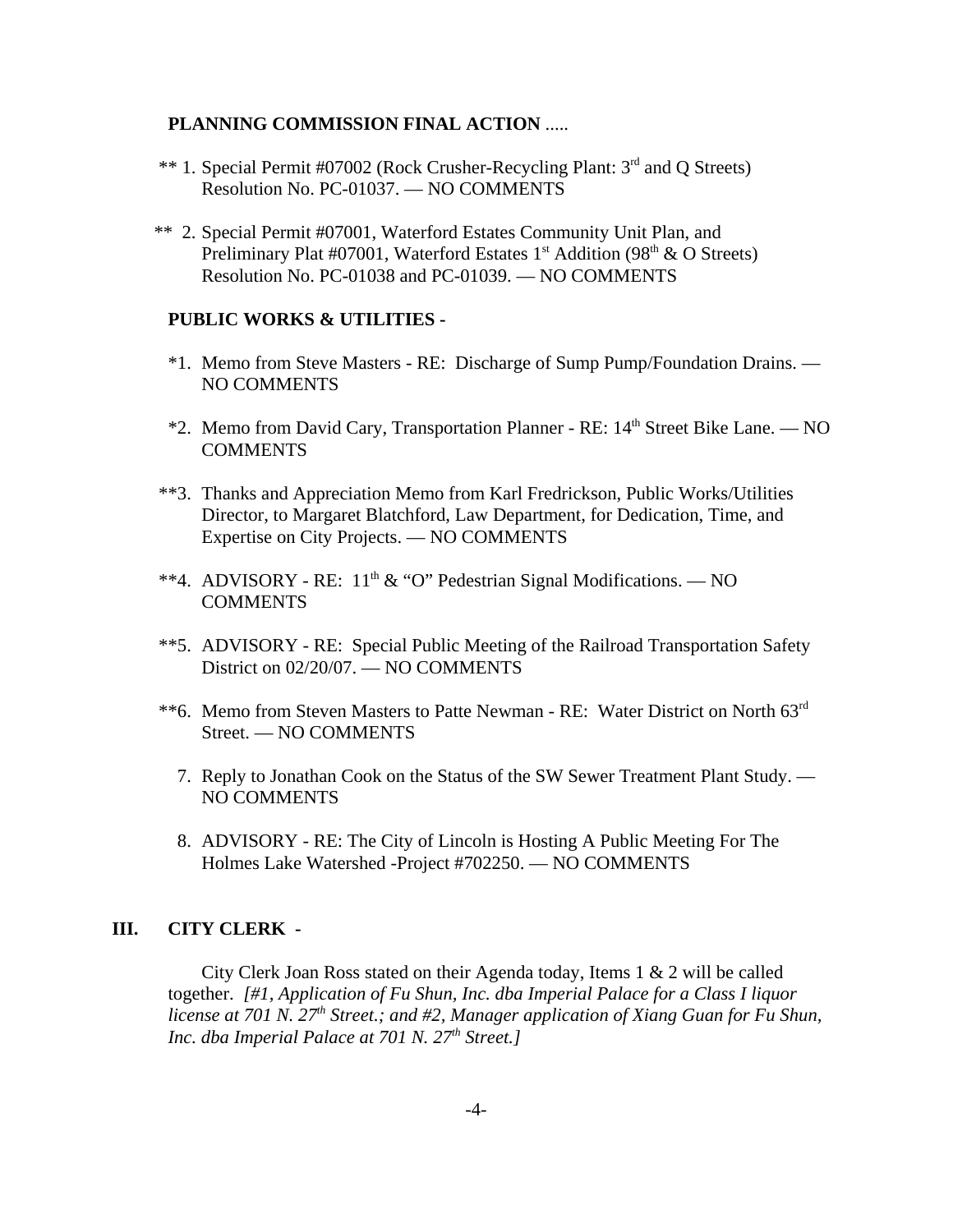Items 3 & 4 will be called together. *[#3, Application of Foodmart II, Inc. dba IGA Market Place for a Class D liquor license at 4646 W. Huntington Avenue.; and #4, Manager application of Peter Clarke for Foodmart II, Inc. dba IGA Market Place at 4646 W. Huntington Avenue.]*

Items 8 & 9 will be called together. *[#8, 07-33, Misc. 06012-Amending Title 26 of the Lincoln Municipal Code relating to the Land Subdivision Ordinance by amending Section 26.11.032 to delete the filing deadline before a preliminary plat may be scheduled on the Planning Commission agenda; and by amending Sections 26.11.037, 26.11.060 and 26.31.010 to provide that all applications which have been placed on pending by the subdivider shall automatically expire one year thereafter unless the subdivider requests the application be removed from pending prior to the expiration date.]* 

Ms. Newman asked if Vince Mejer (Purchasing Director) is going to be at the Formal Council Meeting today to talk about the Charter amendment? Ms. Newman commented I think he should be there. *[#14, 07R-57, Directing submittal to the qualified electors of the City a proposed Charter amendment amending Article IV, Section 12 and Article VII, Section 2 of the Charter relating to the duties of the Mayor and the powers and duties of the purchasing division, respectively, to provide contracts up to \$50,000.00 may be approved by the Mayor and contracts greater than \$50,000.00 must be formally bid, and to replace outdated language.]* 

#### **IV. COUNCIL REQUESTS/CORRESPONDENCE -**

#### **JON CAMP - NO COMMENTS**

#### **JONATHAN COOK - NO COMMENTS**

#### **Time Warner Complaints**

- 1. Email from Ryan T. Holt Listing Problems with the Navigator System. NO COMMENTS
- 2. Letter from Dave Zeplin Listing Problems with Product and Customer Service. — NO COMMENTS
- 3. Email from Kay Wondering About an Investigation on Price Increase Every Six Months. — NO COMMENTS
- 4. Email from John C. May. Feel Like a Test Bed for Time Warner's Design Flaws. — NO COMMENTS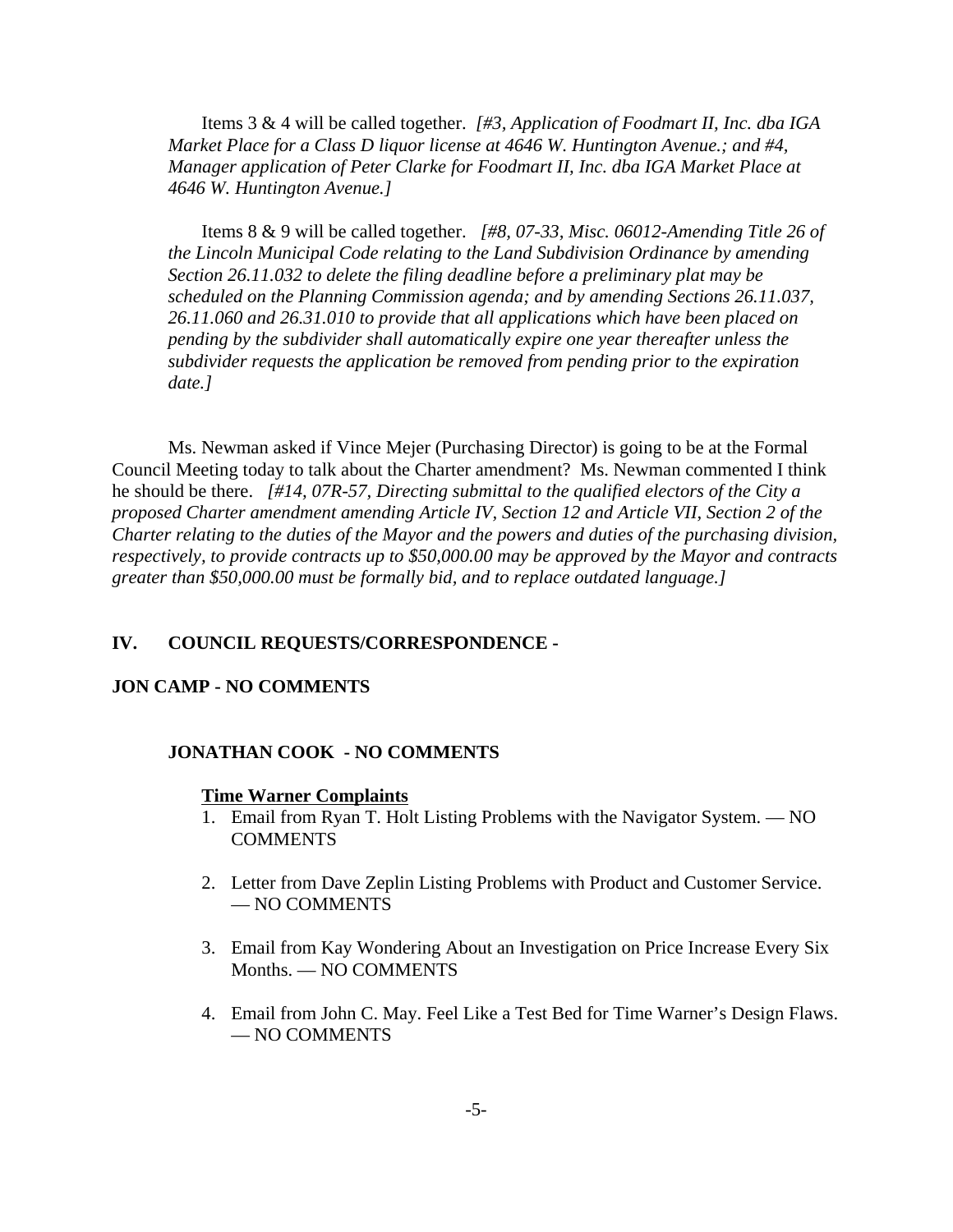#### **ROBIN ESCHLIMAN - NO COMMENTS**

#### **DAN MARVIN - NO COMMENTS**

#### **ANNETTE McROY - NO COMMENTS**

#### **KEN SVOBODA - NO COMMENTS**

#### **PATTE NEWMAN - NO COMMENTS**

 \*\*1. Letter to Gary Hendrix from Street Maintenance Operations - RE: Concerns on Sidewalks, Driveways, Curb, and Gutter Street Repairs. — NO COMMENTS

#### **V. MISCELLANEOUS -**

- \*1. Email from Shannon McGovern giving Web Address of IHRA Motorsports. NO **COMMENTS**
- \*2. Email from Shannon McGovern giving the Official Website of the National Muscle Car Association. — NO COMMENTS
- \*3. Email from Randy Haas giving Support for Amendment to West "O" Redevelopment Plan. — NO COMMENTS
- \*4. Email from Joel Ludwig listing questions and comments for the City Council, County Board, and Lincoln Chamber of Commerce. — NO COMMENTS
- \*5. Letter from Darrell K. Stock, Snyder & Stock RE: 727 Partners and 725/727 "O" Street/Harris Overpass Project. — NO COMMENTS
- \*6. Letter from Robert A. Miles with suggestions for projects within Lincoln. NO COMMENTS
- \*7. Letter from H. Eugene Cook RE: Problem with having cancelled checks returned when payments made to Lincoln Electric System and the Lincoln Water and Wastewater System (Distributed to Council Members on 02/14/07). — NO **COMMENTS**
- \*8. Email from Joyce Fisher questioning the Aquila seven dollar surcharge, possibly not legal and unethical. — NO COMMENTS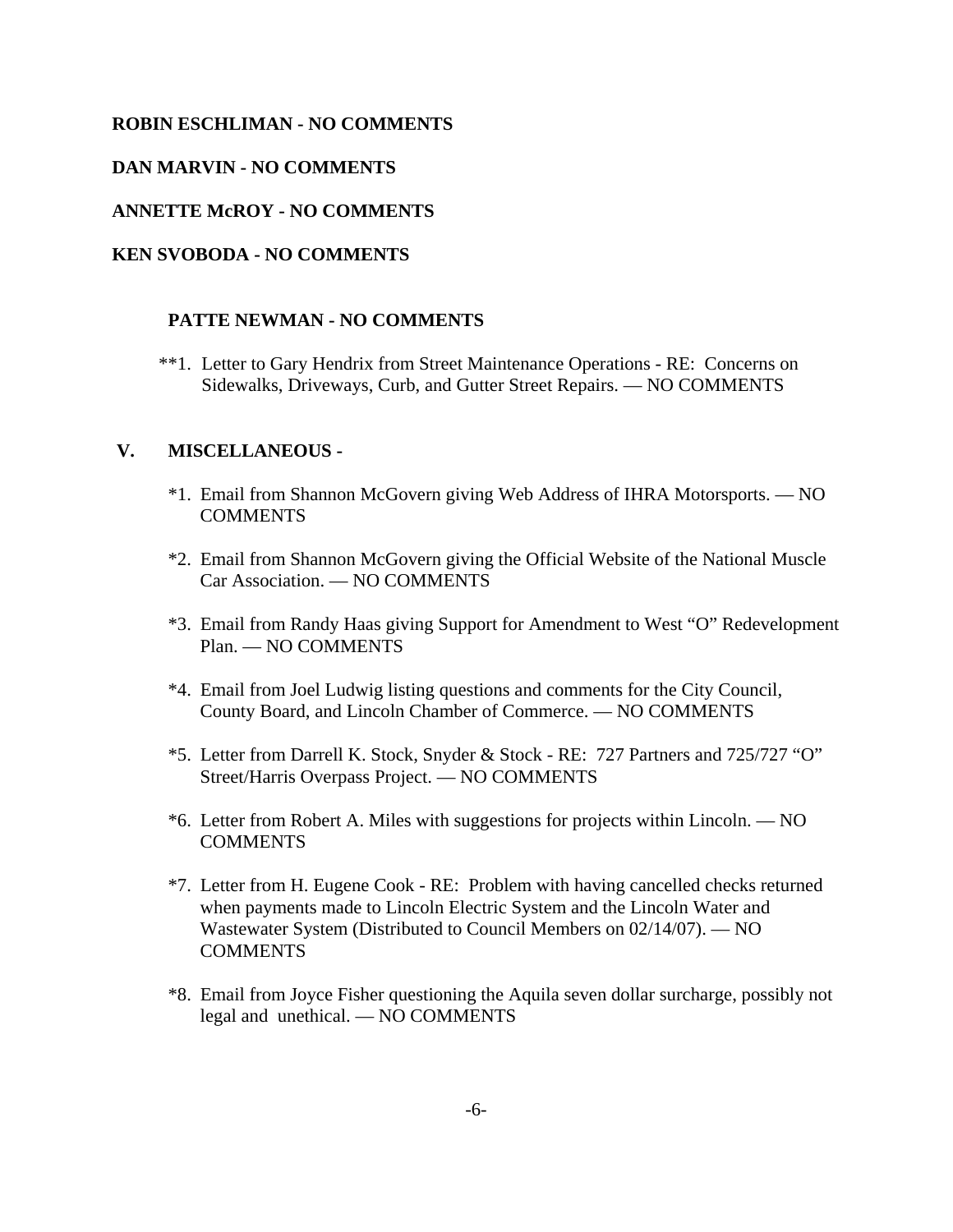\*9. Letter to Police Chief Casady from The New Americans Task Force on work done by liaison with new Americans (Delivered to Council Members on 02/15/07). — NO **COMMENTS** 

#### **MISCELLANEOUS RECEIVED WEEK OF 02/19/07 -**

- \*\*1. Email to Nancy Hicks, Lincoln Journal-Star from Fred marks with Opinions on Drinking by Representatives. — NO COMMENTS
- \*\*2. Email from Jodi Johnson stating Aquila Rate Increase Ridiculous and Unrealistic. NO COMMENTS
- \*\*3. Email from Joel Ludwig, Current Responsible Service versus Political Ambition of County Commissioners. — NO COMMENTS
- \*\*4. Email from Shannon McGovern RE: The Journal Star on Drag Racing Track. NO COMMENTS
- \*\*5. Email from Shannon McGovern RE: Motorsports Demand. NO COMMENTS
- \*\*6. Letter and Copy of Violation Ticket RE: Amount of Parking Fine. NO COMMENTS
- \*\*7. Letter from the Lower Platte South Natural Resources District : Maps and Amendment to City Zoning Ordinance - RE: Salt Creek Flood Storage Areas (Distributed to Council Members on 07/21/07). — NO COMMENTS
- \*\*8. Email from Velana Tegley RE: Thanks for Looking into Time Warner Cable, Trying to Make them Responsible. — NO COMMENTS
- \*\*9. Email from Mary Kenny RE: Time Warner Navigator Trouble. NO **COMMENTS**
- \*\*10. Email from Kent Plummer RE: Strong Support for Proposed Evaluation of Time Warner Cable's Software and Digital Video Recorder - Very Dissatisfied. — NO **COMMENTS**
- \*\*11. Email from Cortney Neemann -RE: Almost to point of canceling service with Time Warner. — NO COMMENTS
- \*\*12. Email from Joyce & Eldon Jameson RE: Keep Looking into the Service of Time Warner. — NO COMMENTS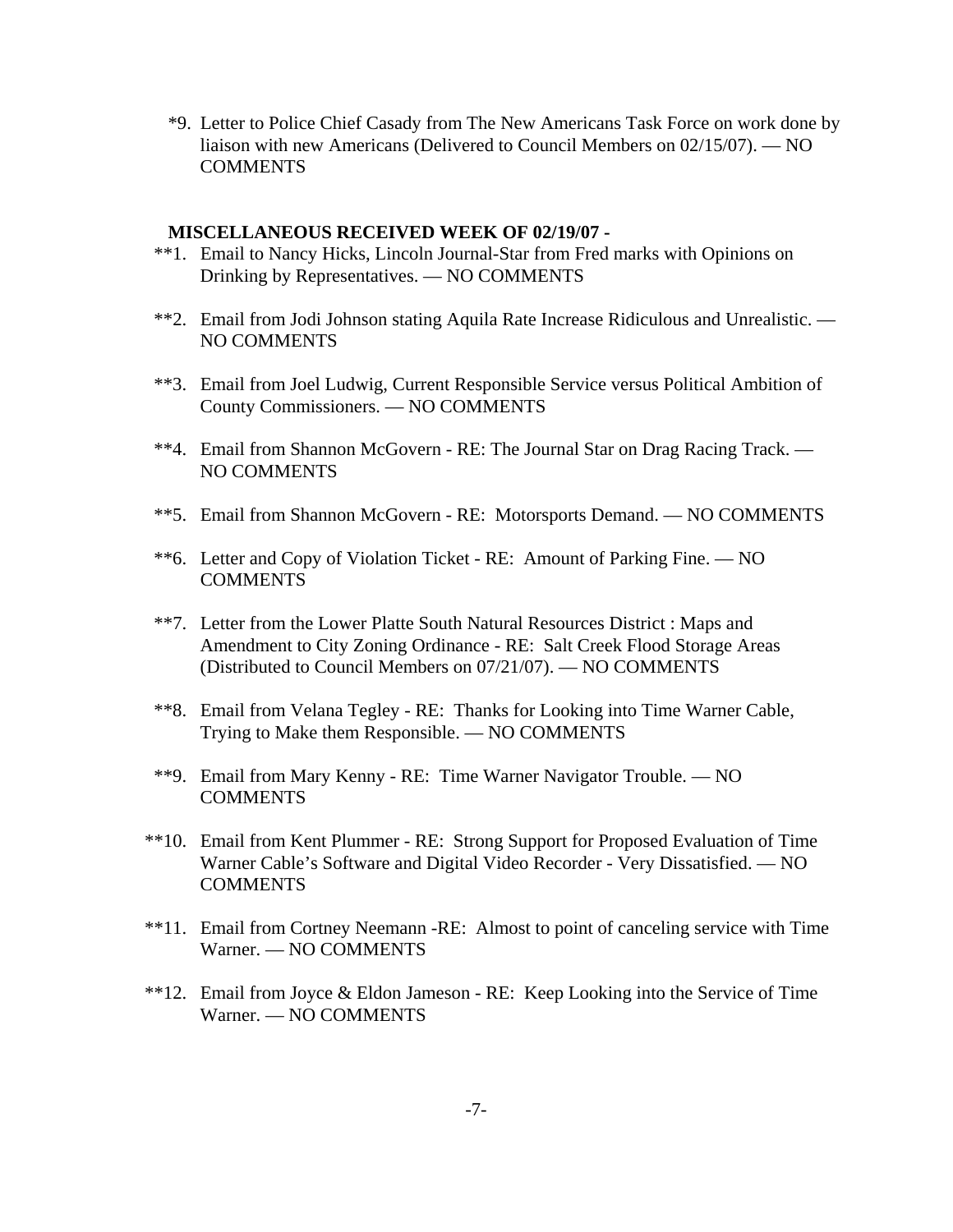- \*\*13. Email from Gerald & Peggy Gulland RE: Overall Performance of Time Warner Navigator Poor, Inferior to the Old System. — NO COMMENTS
- \*\*14. Letter from Jerry R. Irwin to John McQuinn, City Prosecutor, Requesting Verification of Lincoln Smoking Regulation Act Provision of which His Business is in Violation (Delivered to Council Members on 02/22/07). — NO COMMENTS
- \*\*15. Email from Carrie Petr RE: Thank You for Investigating Problems with Time Warner Cable's Service Changes. — NO COMMENTS
- \*\*16. Email from Ryan Kearney RE: New Program Problems Time Warner Implemented Not Acceptable. — NO COMMENTS
- \*\*17. Email from Matt Turman RE: Time Warner Acted in Their Own Best Interest With Upgrade at Expense of Customers. — NO COMMENTS
- \*\*18. Email from Shawn Salrin RE: Unacceptable for Time Warner to have a Monopoly on Cable Television Service for Lincoln. — NO COMMENTS
- \*\*19. Email from Ryon Adams RE: Appreciate Jonathan Cook Standing up and Questioning Time Warner for Service and the Monopoly in Lincoln. — NO **COMMENTS**
- \*\*20. Email from Danny McEntarffer RE: Time Warner Tired of Paying for Service that Many Times Does Not Work. — NO COMMENTS
- \*\*21. Email from Travis Reinsch RE: Time Warner Service Has Been Horrendous Since Upgrade. — NO COMMENTS
- \*\*22. Email from Dan Showalter Listing Problems Associated with Time Warner DVR. NO COMMENTS
- \*\*23. Email from David Patrick RE: Bring in Competition for Time Warner. NO COMMENTS
- \*\*24. Email from James Piippo RE: Since Introduction of Time Warner Navigator Nothing But Trouble. — NO COMMENTS
- \*\*25. Email from Greg Gifford RE: Hold Time Warner Cable Accountable. NO COMMENTS
- \*\*26. Email from Linda Stoehr RE: Thank you Councilman Cook. Will Time Warner Discuss Any Form of Compensation? — NO COMMENTS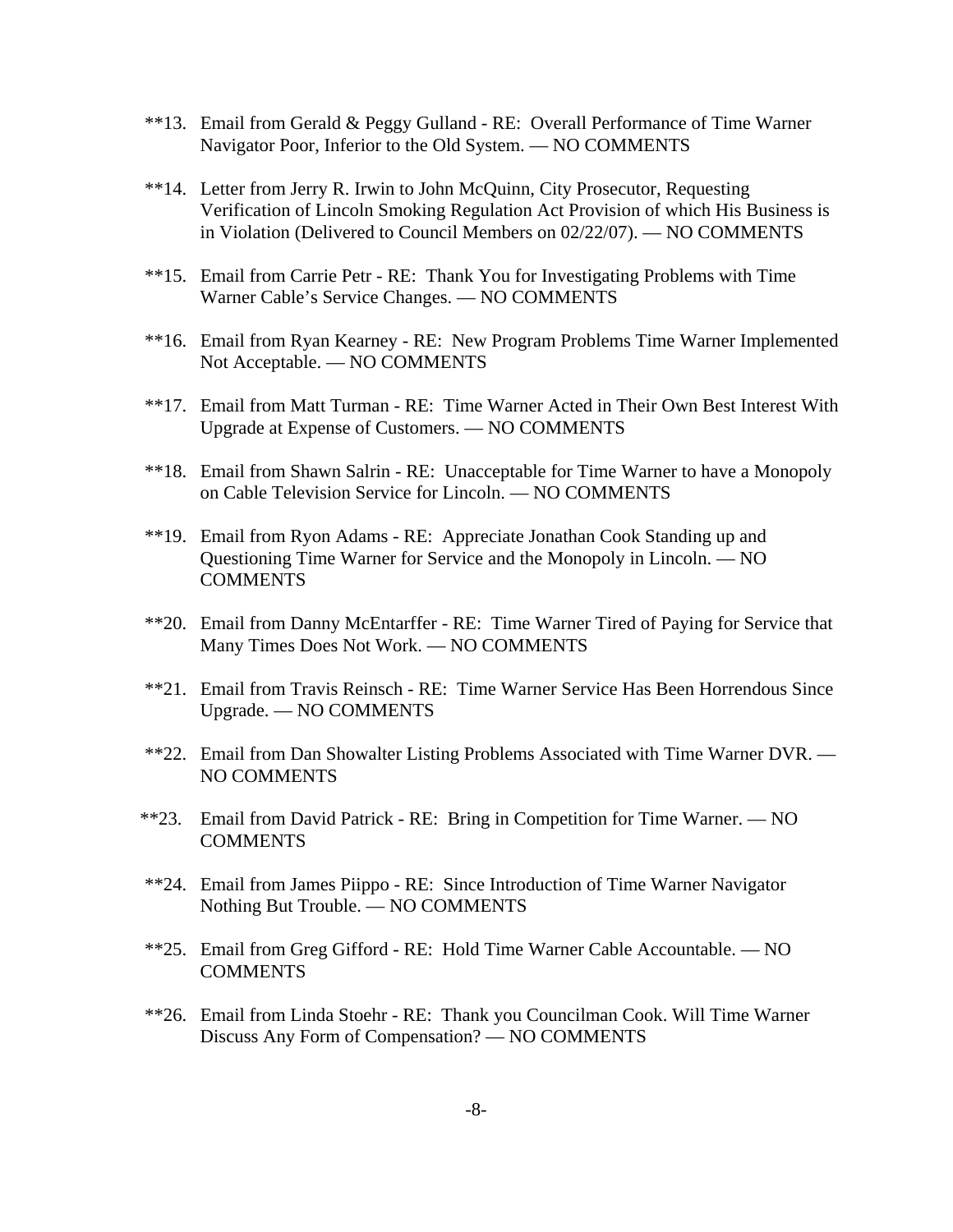- \*\*27. Email from Michael Sawyer RE: Happy to See Council Looking into Time Warner and Navigator Situation. List of Issues with Time Warner. — NO COMMENTS
- \*\*28. Email from Bruce Focken RE: So Upset with Time Warner's New System and Feel Like a Experimental Ginny Pig, Paying \$1800 a Year. — NO COMMENTS
- \*\*29. Email from Jim Metschke RE: Nine Issues Listed on Time Warner Cable, Should have Additional Cable Service Operation Other Than This Monopoly, Thank You for Looking Into These Issues. — NO COMMENTS
- \*\*30. Email from Kevin Carter RE: Complaint Against Time Warner. NO COMMENTS
- \*\*31. Email from Jason Agee RE: Time Warner Cable's Unsatisfactory Service. NO COMMENTS

### **MISCELLANEOUS RECEIVED FOR THE WEEK OF 03/05/07 REGARDING TIME WARNER CABLE**

- 1. Email from Mary Heinselman RE: Complaints of Time Warner, Time to Have a Choice of Cable TV Companies. — NO COMMENTS
- 2. Email from Jim Lytton RE: Time Warner Using Us as Guinea Pigs. Bring in Competition. — NO COMMENTS
- 3. Email from Steven R. Sorensen -RE: Hold Time Warner Accountable or Give Us a Choice. — NO COMMENTS
- 4. Email from Dan Matousek RE: Add to List of Complaints About Time Warner's DVR Navigator Service. — NO COMMENTS
- 5. Email from Dianne Campbell RE: Paying Too Much for Service Received, Problems with Navigator. — NO COMMENTS
- 6. Email from Rudy Anderson RE: Thanks to Jonathan Cook for Addressing the Time Warner Cable Issues. — NO COMMENTS 6b. Letter from Rudy Anderson to Time Warner Cable Nebraska. - NO COMMENTS
- 7. Email from Harley Horton RE: Web Site to Look at Regarding Time Warner Cable. — NO COMMENTS
- 8. Email from Dave Copper RE: Navigator is a Joke, Should Have Louder Voice in Programming and Services if Time Warner Only Viable Option. — NO COMMENTS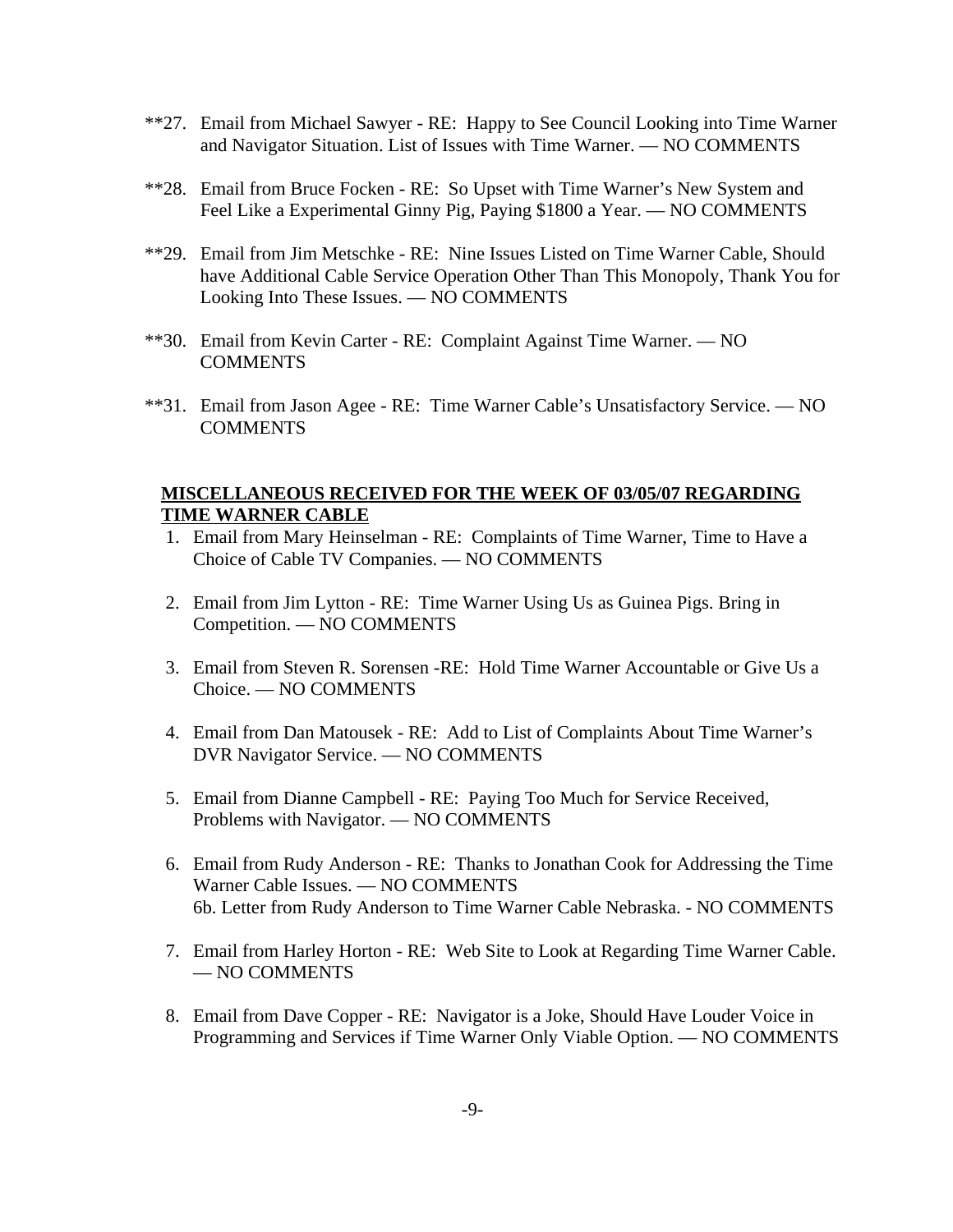- 9. Email from William Glover RE: Same Problems Outlined in Lincoln Journal Star Article on Time Warner. — NO COMMENTS
- 10. Email from Mike Carpenter RE: Pleased that Time Warner's Service is Being Proactively Investigated. — NO COMMENTS
- 11. Email from Alvin Harding, Jr. RE: Outlining Troubles with Time Warner Service and Displeasure with Navigator. — NO COMMENTS
- 12. Email from Mike Worster RE: Time Warner Needs their Service Reviewed. NO COMMENTS
- 13. Email from Chris Adams RE: Very Frustrated with Navigator and Service Promises. — NO COMMENTS
- 14. Email from Liz Beynon RE: Very Dissatisfied with new Navigator Guide. NO **COMMENTS**
- 15. Email from Darrin Meyer RE: Frustrated with Behavior of Time Warner with Customers and Continual Rates Increases. — NO COMMENTS
- 16. Email from Matt Coatney RE: Outline of Problems Consistently Encountered with Time Warner and Other Observations. — NO COMMENTS
- 17. Email from Larry Dahl RE: Would Not Put Up with Time Warner if There Was Another Company to Utilize. — NO COMMENTS
- 18. Email from Charles & Celine Calcaterra RE: Let Lincoln Electric Be in the Cable Business or Another Cable Company in Lincoln. — NO COMMENTS
- 19. Letter from Jeff S. Arnold, Fremont, NE RE: Repeated Problems with Navigator and Customer Service. — NO COMMENTS
- 20. Email from Kelli Woods RE: List of Time Warner Concerns. NO COMMENTS
- 21. Email from Kale Vontz RE: Time Warner Services are Too Expensive. NO COMMENTS
- 22. Email from Aftan Hoffschneider RE: Appreciate the Opportunity to be Heard Regarding Disappointments with Time Warner. — NO COMMENTS
- 23. Letter from Charles & Celine Calcaterra RE: The last Time Warner Update on Navigator Produced Blank Screen on Digital HD Television. — NO COMMENTS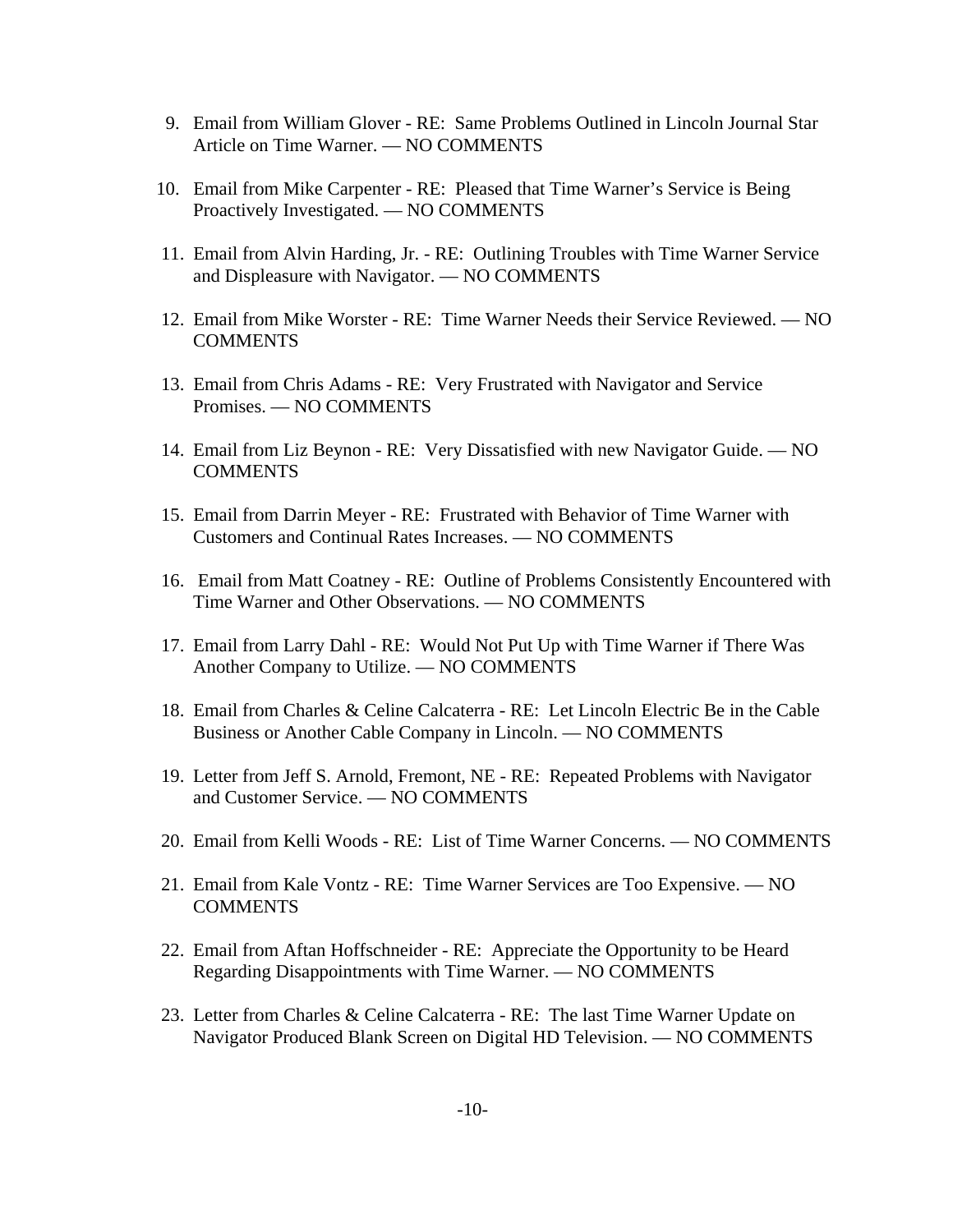- 24. Email fro Brenda Friedman Ingraham RE: Subscriber of All Three Major Services and Appalled at Level their Service has Fallen. — NO COMMENTS
- 25. E-Mail Action for City Council from a Very Disappointed Time Warner Customer RE: Time Warner Services. — NO COMMENTS
- 26. E-Mail from Les & Jan Lindblad RE: Time Warner. NO COMMENTS

#### **OTHER MISCELLANEOUS RECEIVED FOR THE WEEK OF 03/05/07**

- 1. Email from Kennard Pischel RE: Two Complaints on Constant Ongoing Increase In Property Taxes. — NO COMMENTS
- 2. Email from Vicki Fasnacht RE: Do Not Allow Alcohol In City Parks. NO **COMMENTS**
- 3. Email from Shannon McGovern RE: Comments on Motorsports Task Force Minutes of February 21, 2007. — NO COMMENTS
- 4. Email from Michael Kovar RE: Urging Council Members to Denounce Jon Camp's Proposal for a City Manager System. — NO COMMENTS
- 5. Email from tw62T RE: Remember When LES Rate Hikes End. NO COMMENTS
- 6. Email from Community Health Endowment of Lincoln (CHE) Sponsoring the 2007 Annual Health Challenge. — NO COMMENTS
- 7. E-Mail from Wilbur Dasenbrock RE: City Manager Proposal. NO COMMENTS
- 8. E-Mail from Joel Ludwig RE: Motorsports Task Force-Review of Minutes: Missing information? — NO COMMENTS
- 9. E-Mail RE: Motorsports Task Force- map? NO COMMENTS

# **AD D E N D U M - (For March 5th)**

#### **I. MAYOR -**

1. NEWS ADVISORY - RE: Mayor Seng's Public Schedule Week of March 3 through March 9, 2007 - Schedule subject to change. — NO COMMENTS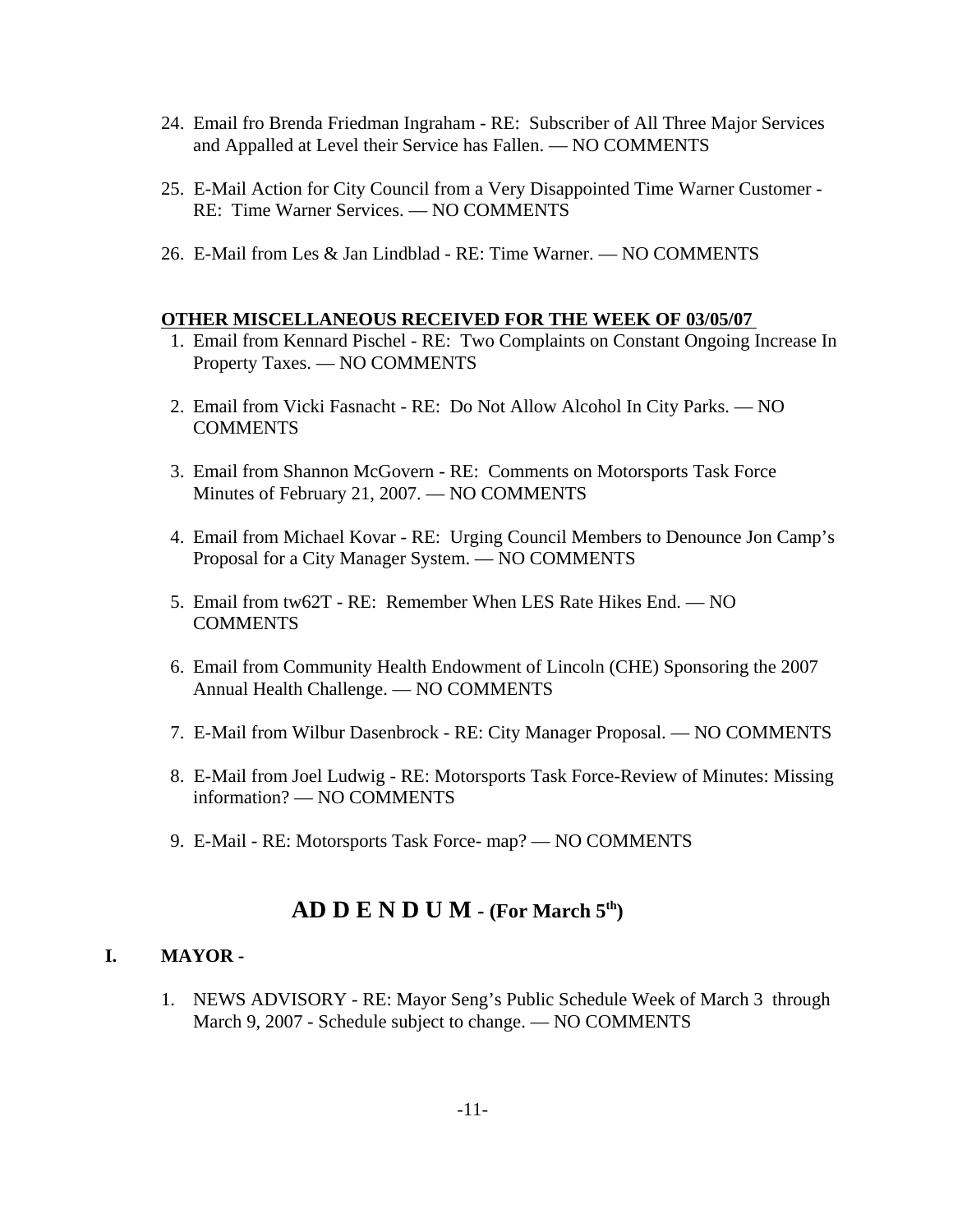2. City of Lincoln Snow/Traffic Conditions Report, 03/01/07 at 4:00 p.m. (Council received copies of this report in their Thursday packet on 03/01/07). — NO **COMMENTS** 

# **II. CITY CLERK - NONE**

# **III. CORRESPONDENCE**

# **A. COUNCIL REQUESTS/CORRESPONDENCE -**

# **JONATHAN COOK -**

- 1. E-Mail from Russ Guill RE: Time Warner Cable Problems. NO COMMENTS
- 2. E-Mail from Matt Hier RE: Time Warner Cable Problems. NO COMMENTS
- 3. E-Mail from Gregg Culver RE: Time Warner Cable Problems. NO COMMENTS
- 4. E-Mail from Lori Lamer RE: Time Warner Cable Problems. NO COMMENTS
- 5. E-Mail from Michael Roselius RE: Time Warner Cable Problems. NO COMMENTS

### **PATTE NEWMAN -**

- 1. Faxed Letter from Jeanelle S. Kleveland RE: Time Warner Cable Problems.NO **COMMENTS**
- 2. E-Mail from Gerhardt L. Jacobs RE: Time Warner Cable Problems. NO **COMMENTS**

# **B. DIRECTORS AND DEPARTMENT HEADS -**

### **PUBLIC WORKS & UTILITIES**

1. Response Memo & Updated Information from Nicole Fleck-Tooze - RE: Question from Robin Eschliman on the design/engineering costs on Item 10, the Resolution to place the stormwater bond issue on the ballot.; and Updated project detail sheet to correct the Cardwell Branch and Deadmans Run Preliminary Engineering item to read Cardwell Branch and Deadmans Run Project Design. — NO **COMMENTS**